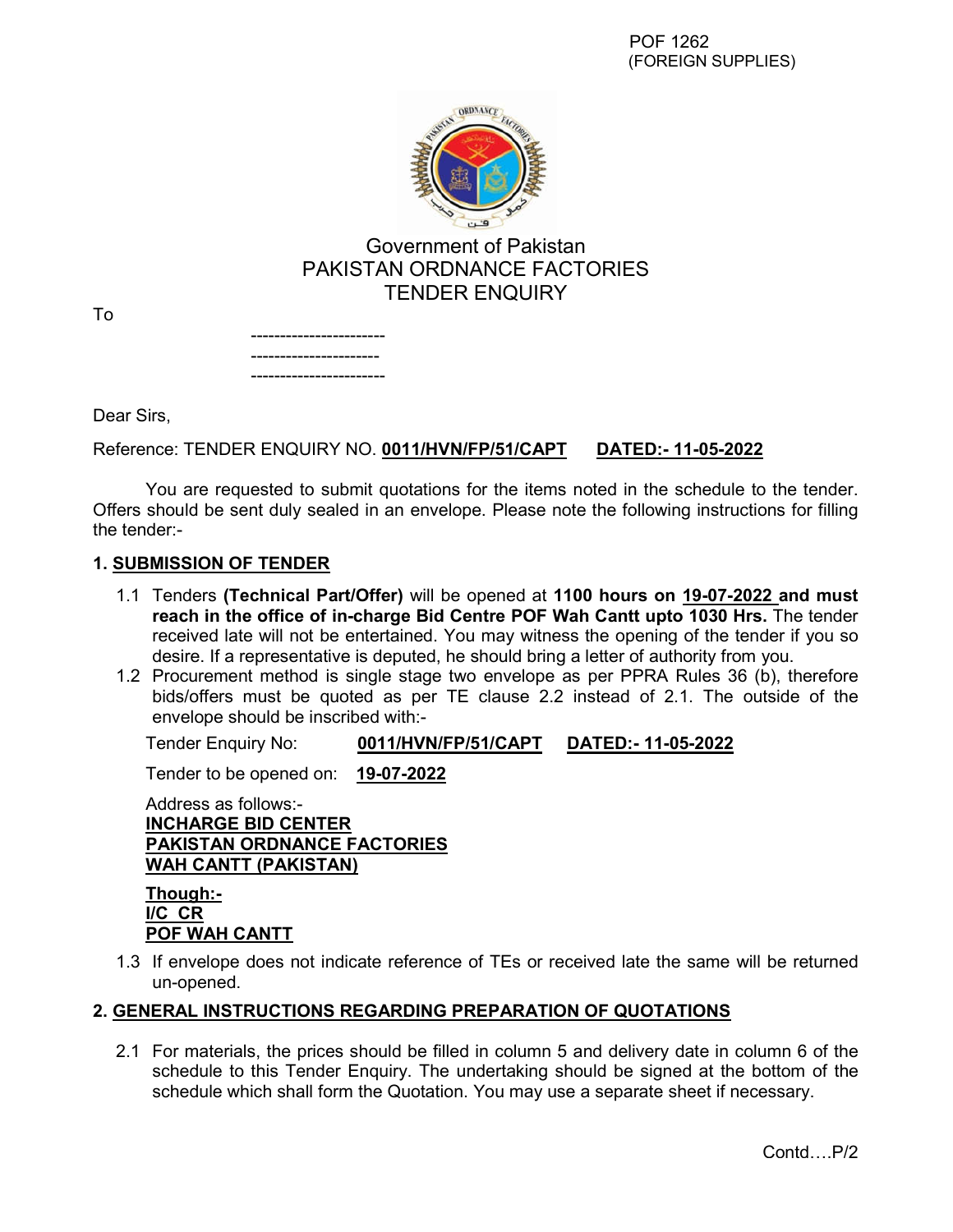#### **2.2 For Plant and Machinery/Material/Store, you are required to quote in two parts:-**

**Part I**" Technical Offer": It should exclusively give technical details/specification/parameters and literatures/ brochures of the offered plant, machinery, equipment, material and store; validity date; delivery schedule; and signed undertaking given on the schedule to this Tender Enquiry. It must not indicate price, costs etc.

**Part II**" Commercial Offer": It should indicate the commercial terms e.g. price, terms of payment, mode of payment, mode of supply.

Each part should be placed in a separate sealed cover. The envelopes should be inscribed with Part I "Technical Quotation without Price" and Part II "Commercial Quotation with Price".

- 2.3 The quotation must remain valid for, at least 90 days from the date of commercial opening.
- 2.4 The quotation should hold good for any reduced or enhanced quantities without notice.
- 2.5 In the event of non-acceptance of offer, intimation may be given to the Tenderers on their request.
- 2.6 Conditional Offers or alternative offers are likely to be ignored.
- 2.7 Quotations should be based on FOB. The consignment will be shipped through Pakistan National Shipping Corporation (PNSC). In case there is no PNSC service in the country of shipping, please quote on C & F basis. The freight should be indicated separately. Insurance premium should not be included in the quoted price. However, where insurance is considered necessary, advice to that effect should be given in the quotation.
- 2.8 Submission of the offer through an agent in Pakistan should be avoided. In case it is considered inevitable, the agent's quotation must invariably be accompanied by the original proforma invoice from the principals/manufacturers.
- 2.9 Country of origin and port of shipment to be stated.
- 2.10 The offer of principal must clearly indicate whether the rate quoted is inclusive of agent's commission, and if inclusive rate of commission included be specified.
- 2.11 Supplier will render necessary information regarding hazardous effect on environment, of the materials/products supplied by them, in their quotation and shipping/dispatch documents.
- 2.12 If the requisite information is not furnished on the T.E. form or offer received is not in conformity with the requirement of the T.E such offer shall be ignored.

#### **3. INSPECTION**

3.1 Supplies shall be subject to the inspection and acceptance by the competent inspection authority nominated by the Purchaser, who will arrange it at his own cost. Inspection facilities such as tools, test equipment, instruments etc will, however, be provided by the suppliers in accordance with the relevant specifications.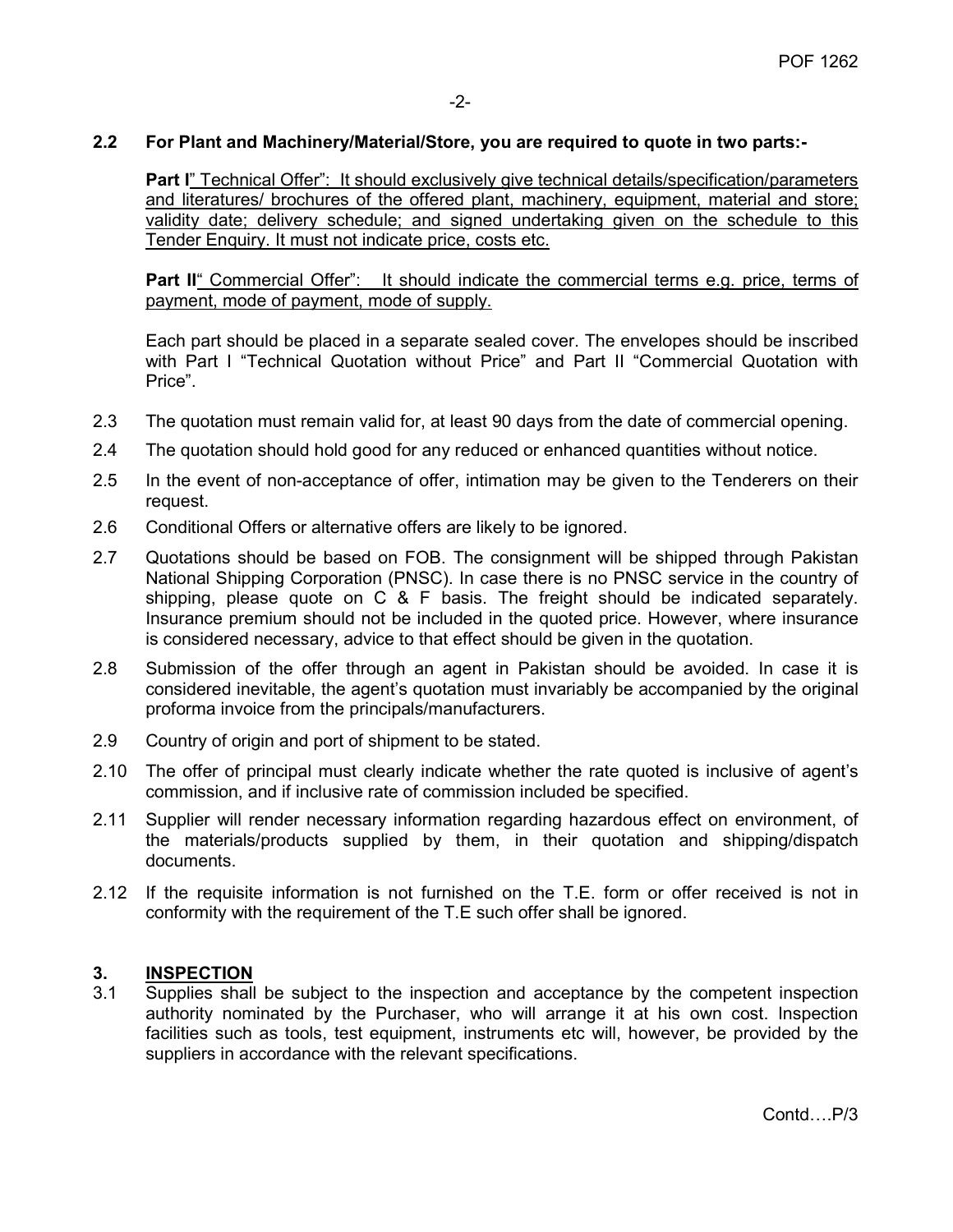3.2 Where considered necessary by the Purchaser, the stores may be obtained on Warranty/Guarantee subject to inspection on receipt. Rejected stores will be removed and replaced with the acceptable stores by the Supplier at his own expense, with in specified time.

### 3.3 **TENDER SAMPLE**

Where required offer must accompany tender sample, strictly according to the description given in Tender Enquiry. Offer not accompanied by tender sample will not be entertained excepting the established and reputable firms who have either previously satisfactorily supplied the same or similar stores or have submitted an acceptable samples thereof against previous T.E.

#### **4. ACCEPTANCE OF OFFERS**

- 4.1.1 The procuring agency may reject all bids or proposals at any time prior to the acceptance of a bid or proposal. The procuring agency shall upon request communicate to any supplier or contractor who submitted a bid or proposal, the grounds for its rejection of all bids or proposals, but is not required to justify those grounds
- 4.1.2 Procuring agency shall incur no liability, solely by virtue of its invoking sub-rule (1.1) towards suppliers or contractors who have submitted bids or proposals.
- 4.1.3 Notice of the rejection of all bids or proposals shall be given promptly to all suppliers or contractor that submitted bids or proposal.

#### 4.2. **PERFORMANCE BOND**

The successful bidder will provide Performance Bond at the rate of 10% of F.O.B value of the contract in favour of Controller Military Accounts (CMA) Wah Cantt (Pakistan). The Performance Bond will be furnished in the form of Deposit AT Call Receipt from any scheduled bank in Pakistan or an unconditional bank guarantee on prescribed proforma covered by any scheduled bank in Pakistan. The Performance Bond shall be furnished within 45 days from the date of opening of Letter of Credit. It shall be valid for a period of 2 year after successful FAT.

#### 4.3 **FAILURE TO SUPPLY THE STORES**

All deliveries must be completed by the specified dates. If the failure to deliver the stores within the scheduled time should have arisen from "Force Majeure", which the purchaser may admit as reasonable ground for further time, he will allow such additional time as he may consider to have been required by the circumstances of the case. Otherwise, he will be entitled, at his discretion, to cancel the contract; and/or claim liquidated damages upto 2% but not less than 1% of the contract price of the items and their quantities for each and every month or part of a month, beyond the specified delivery date, during which these may not be delivered, subject to a maximum of 10% of the total contract value; or, to purchase from elsewhere, the unsupplied stores at the risk and cost of the supplier.

Contd….P/4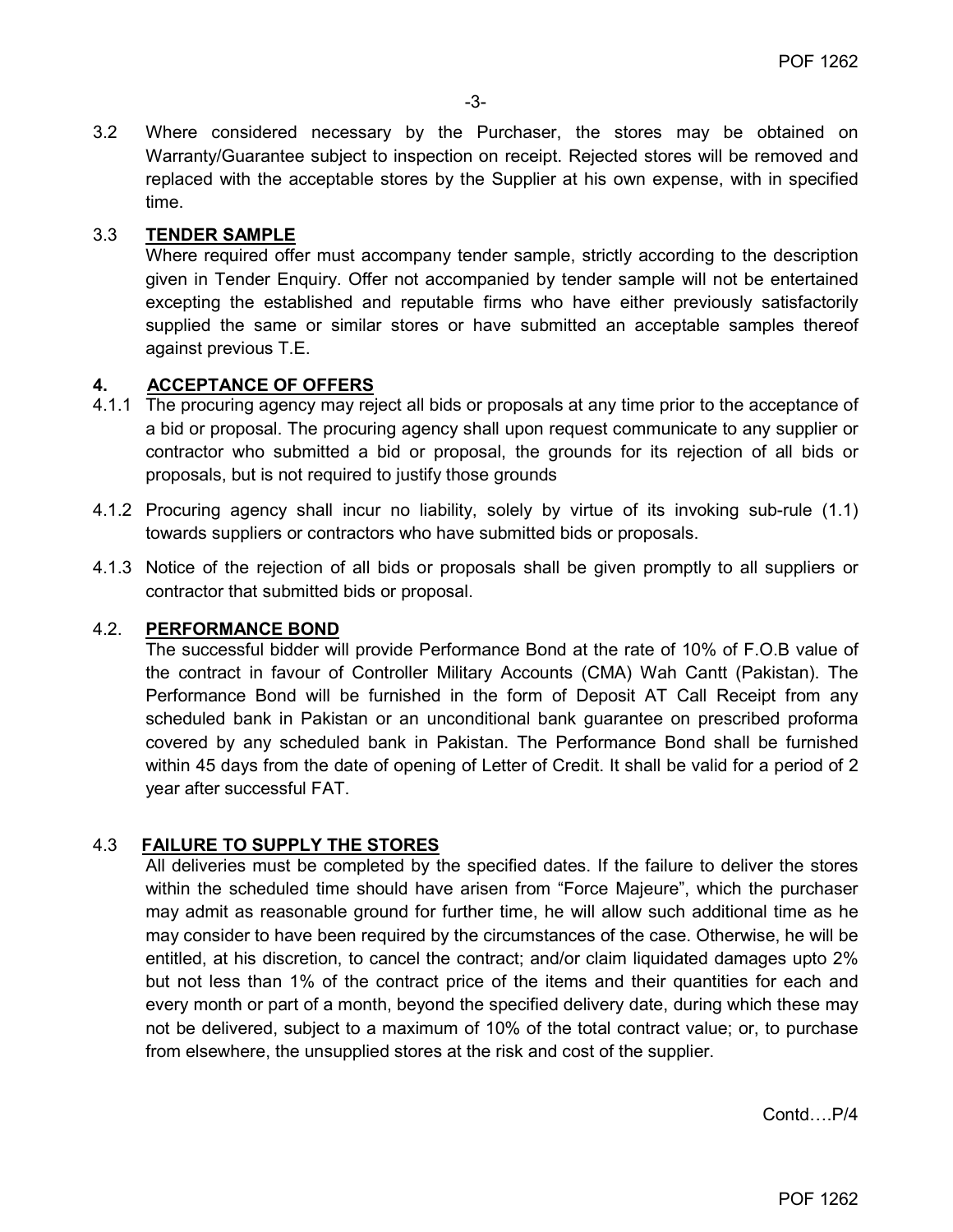#### **PAYMENT**  $4.4$

#### **With PSI** a.

- 80% Payment will be released against presentation of shipping documents and acceptance i. certificate issued by PSI team.
- Balance 20% payment will be released against the final acceptance certificate, duly signed ii. by the buyer.

#### **Without PSI**  $<sub>b</sub>$ </sub>

- 50% Payment will be released against presentation of shipping documents and acceptance i. certificate issued by PSI team.
- 30% payment will be released on receipt / inspection of complete store in buyer premises. ii.
- iii. 20% payment will be released against the final acceptance certificate, duly signed by the buyer.

#### 5 SECURITY OF INFORMATION.

The tenderer and his employees must not communicate any information relating to the sale / purchase of stores under this enquiry to any person other than the manufacturer or to any press or agent not authorized in writing by POFs to receive it.

Please return the schedule to the tenderer duly signed by the specified date, along with the specifications, drawings etc., if any, enclosed herewith – even if you are unable to quote.

#### **WARNING**

In case the firm abstain from making offers or fail to return/acknowledge the tender form by the specified date on three consecutive occasions, no further Tender Enquiry may be issued to them and their names would liable to be removed from the approved list.

Yours Faithfully

**MANAGING - DIRECTOR** PAKISTAN ORDNANCE FACTORIES

Tele: +92-992-810001, 3 Ext. 28257, 28604, 28614 Fax: +92-992-810318 e.mail: mdhvn@pof.gov.pk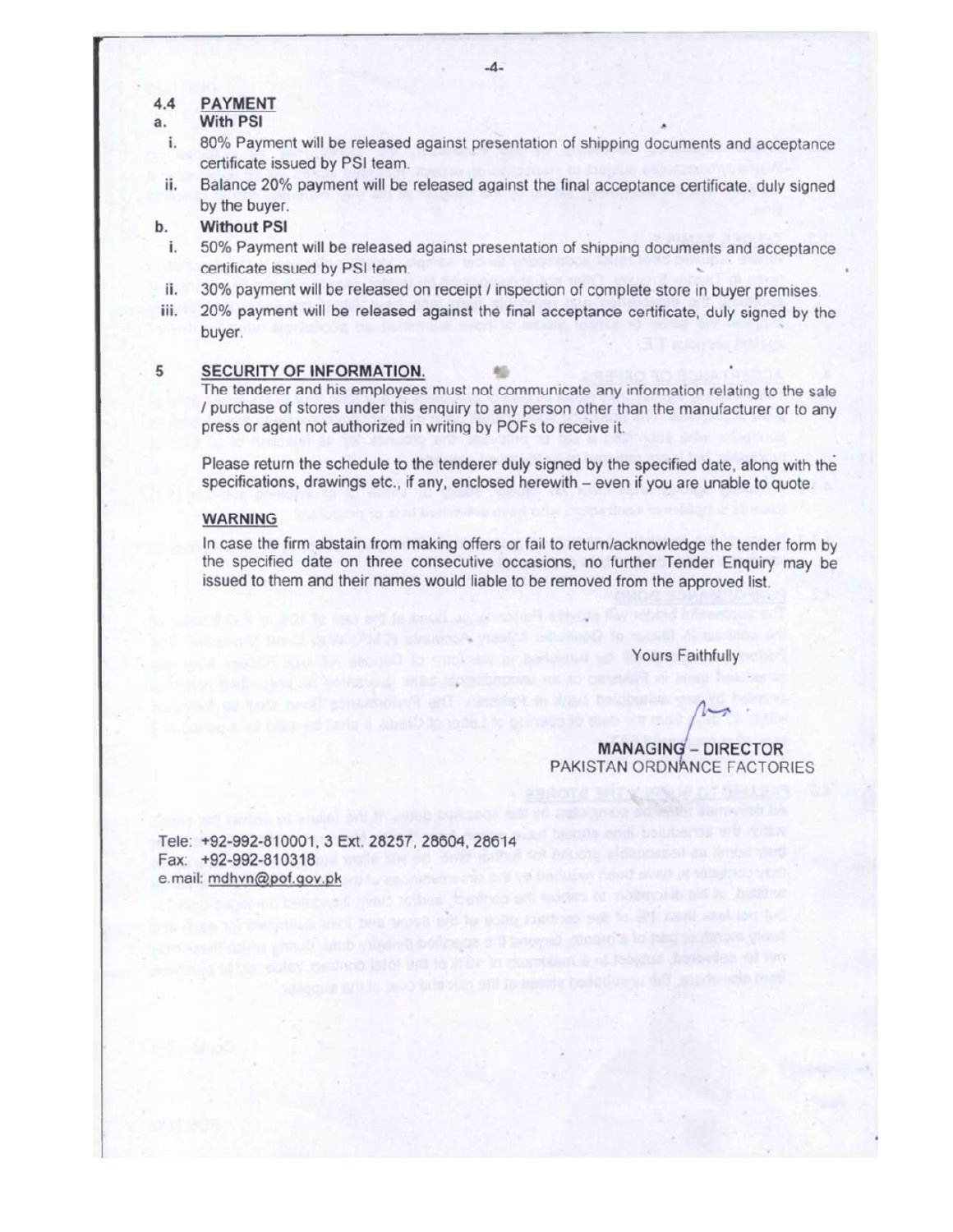POF-1262

#### **PAKISTAN ORDNANCE FACTORIES Schedule to T.E No.0011-HVN-FP-51-CAPT, Dated: 11-05-2022**

|      | For Plant and Machinery.                      |           |     |            |          |                 |
|------|-----------------------------------------------|-----------|-----|------------|----------|-----------------|
| Sr.H | <b>Description with Spec etc.</b>             | A/U       | Qtv | Price Rs.  |          | <b>Delivery</b> |
|      |                                               |           |     | In Figures | In Words | <b>Date</b>     |
|      | <b>Closed Vessel Test System for</b>          |           |     |            |          |                 |
|      | <b>Measurement of Ballistic Parameters of</b> | <b>No</b> |     |            |          |                 |
|      | <b>Propellants.</b>                           |           |     |            |          |                 |

### **Technical Evaluation Criteria**

- a. The offered product will be technically evaluated on the basis of attached Annex-A.
- b. Technical quotation may be supported with literature/brochure.
- c. Attached Annex-B may be filled and signed/stamped.
- **2) For Plant & Machinery**  Specification **Annex-A** (Attached)
	-
- (3) Special Conditions:
- i. Quotation submitted on Schedule to T.E must be signed / stamped.
- ii. Quotation Strictly according to our requirement, specification and TE term and conditions. Quote all parameter of specification and the bid being technically deviated from any parameter of the specification shall be out-rightly rejected.
- iii. Store will be supplied in standard packing.
- iv. Offer should be on C&F Karachi basis showing sea freight charges separately
- v. Offer should only be forwarded if the supplier has authorization/Export permit for export of store.
- vi. All Chinese and Hong Kong based firms must quote rates in RMB (Chinese Yuan) and rates in other currency will not be entertained.
- vii. Suppliers are required to sign **Annexure-C** attached to this TE document regarding Declaration of Fees, Commissions, and Brokerage etc, paid or intended to be paid by them of Goods, Services and Works in case of exceeding more than US\$ 50,000 (or its equivalent in other foreign currency) in value
- ix. Fax/E-Mail offer will not be entertained.
- x. Basic Price and Sales Tax should be quoted separately.
- xii. Compliance sheet (point-to-point comparison) to T.E is also essentially required as per following format:

| Sr. No.   POF Specification | <b>Firm's Remarks/Offer</b> |
|-----------------------------|-----------------------------|
|                             |                             |

## (4) **Undertaking**

Should our offer be accepted, we hereby undertake to supply the stores/render the services contracted on the basis of General conditions of contract embodied in Form POF 1281, and to deposit the performance bond within the prescribed time, failing which it will constitute a breach of contract, and POF will have the right to purchase the stores/services elsewhere at our risk and cost.

| Place | Signature of Tenderer |
|-------|-----------------------|
| Date  | Name                  |
|       | Position              |
|       | <b>Address</b>        |
|       | Income Tax G.I.R. No  |
|       | <b>Official Stamp</b> |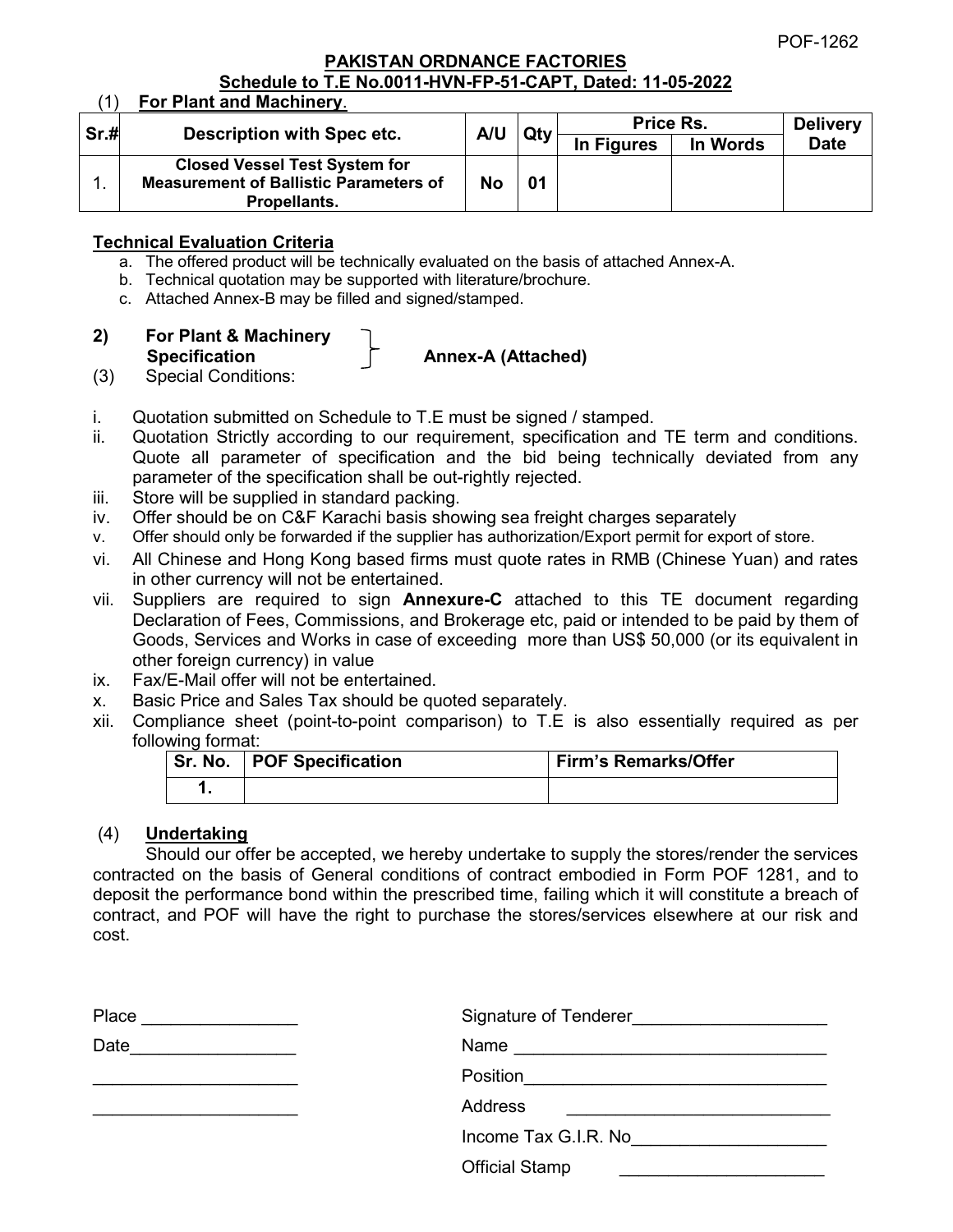#### **1. NOMENCLATURE OF EQUIPMENT**

(a) Complete closed vessel test system with pressure calibrator set for single, double & triple base propellants (granular, tubular, flakes, strips etc)

| <b>Technical</b>            | a  | CVT system with<br>Vessel                                                       | 100 cm <sup>3</sup> 200 cm <sup>3</sup> 700 cm <sup>3</sup>                                                      |  |  |
|-----------------------------|----|---------------------------------------------------------------------------------|------------------------------------------------------------------------------------------------------------------|--|--|
| <b>Requirement</b>          |    | Volumes                                                                         | (02 Sets each)                                                                                                   |  |  |
|                             | b  | <b>Working Pressure</b>                                                         | Up to 5000 bar                                                                                                   |  |  |
|                             | C  | <b>Testing Pressure</b>                                                         | 6000 bar                                                                                                         |  |  |
|                             | d  | Material                                                                        | High Strength Steel/Nickel chrome steel                                                                          |  |  |
|                             | e  | <b>Sample loading Density</b>                                                   | 0.2 $g/cm3$                                                                                                      |  |  |
|                             | f  | Ignition of prop sample                                                         | Electrical & Mechanical                                                                                          |  |  |
|                             | g  | Chiller                                                                         | Chiller for cooling Jacketed body of vessel,                                                                     |  |  |
|                             |    |                                                                                 | temperature sensor                                                                                               |  |  |
|                             | h. | Transducer                                                                      | Piezoelectric                                                                                                    |  |  |
|                             | i. | measuring<br>Pressure                                                           | $0 - 6000$ bar                                                                                                   |  |  |
|                             |    | capacity of transducer                                                          |                                                                                                                  |  |  |
| <b>Calibration</b>          | a  | Calibration of test transducer                                                  | Software based system required                                                                                   |  |  |
|                             | b  | of<br>Calibration<br>standard                                                   | for Calibration of transducers                                                                                   |  |  |
|                             |    | transducer                                                                      | (Control, measurement and evaluation                                                                             |  |  |
|                             |    |                                                                                 | software)                                                                                                        |  |  |
|                             | C  | Charge amplifier                                                                | Compatible version                                                                                               |  |  |
| <b>Conditioning Chamber</b> |    |                                                                                 | Conditioning<br>chamber<br>for<br>propellant<br>Temp range = $-40^{\circ}$ C $\sim$ +55 $^{\circ}$ C<br>samples. |  |  |
| Data acquisition            |    | Maximum sample rate 100 MS/s                                                    |                                                                                                                  |  |  |
|                             |    | Acquisition of data                                                             |                                                                                                                  |  |  |
| system                      |    | Analysis of data in terms of RF, RV, Pressure - time, dp/dt-pressure, vivacity- |                                                                                                                  |  |  |
|                             |    | p/pmax, impulse-p/pmax& burning /rising time etc.                               |                                                                                                                  |  |  |
| Computer                    | &  |                                                                                 | Computer System with 02 Nos   Latest compatible operative system (Core                                           |  |  |
| <b>Software</b>             |    |                                                                                 | 30" LED Monitor + Colour   i7 or greater) 2 TB HDD storage capacity &                                            |  |  |
|                             |    | Laser Printer (3 in 1)                                                          | 2 TB portable drive for data backup                                                                              |  |  |
|                             |    | Interlocking push safeties for activation of supply (built in breakers)         |                                                                                                                  |  |  |

## **2. SCOPE OF SUPPLY: Hardware (Mechanical & Electrical)**

The following hardware should be included in the supply:

- **2.1** Complete CVT system along with pressure calibrator set having built-in safety equipment and essential accessories.
- **2.2** Erection material such as steel structure for supporting machinery etc.
- **2.3** Digital multi-meter set and cables required for electrical service/installation.
- **2.4** Start / Stop control station for all motors (with ampere meters) along-with perforated cable trays for power & instrumentation and mounting accessories.
- **2.5** All valves, interconnecting piping, fitting, gaskets, couplings, bolts & nuts.
- **2.6** Consumable and auxiliary required during installation of machinery.
- **2.7** Soft and hard copy of software and provision of schematic interface modules.
- **2.8** All the motors, gears and electrically driven accessories installed in the classified area should be intrinsically safe, flame proof & with IP 65, where required.

### **3 Environmental Conditions**

| 3.1<br>Temperature range |  | -3 to $50^0$ C |
|--------------------------|--|----------------|
|--------------------------|--|----------------|

**3.2** Atmospheric Relative humidity : 25 – 100%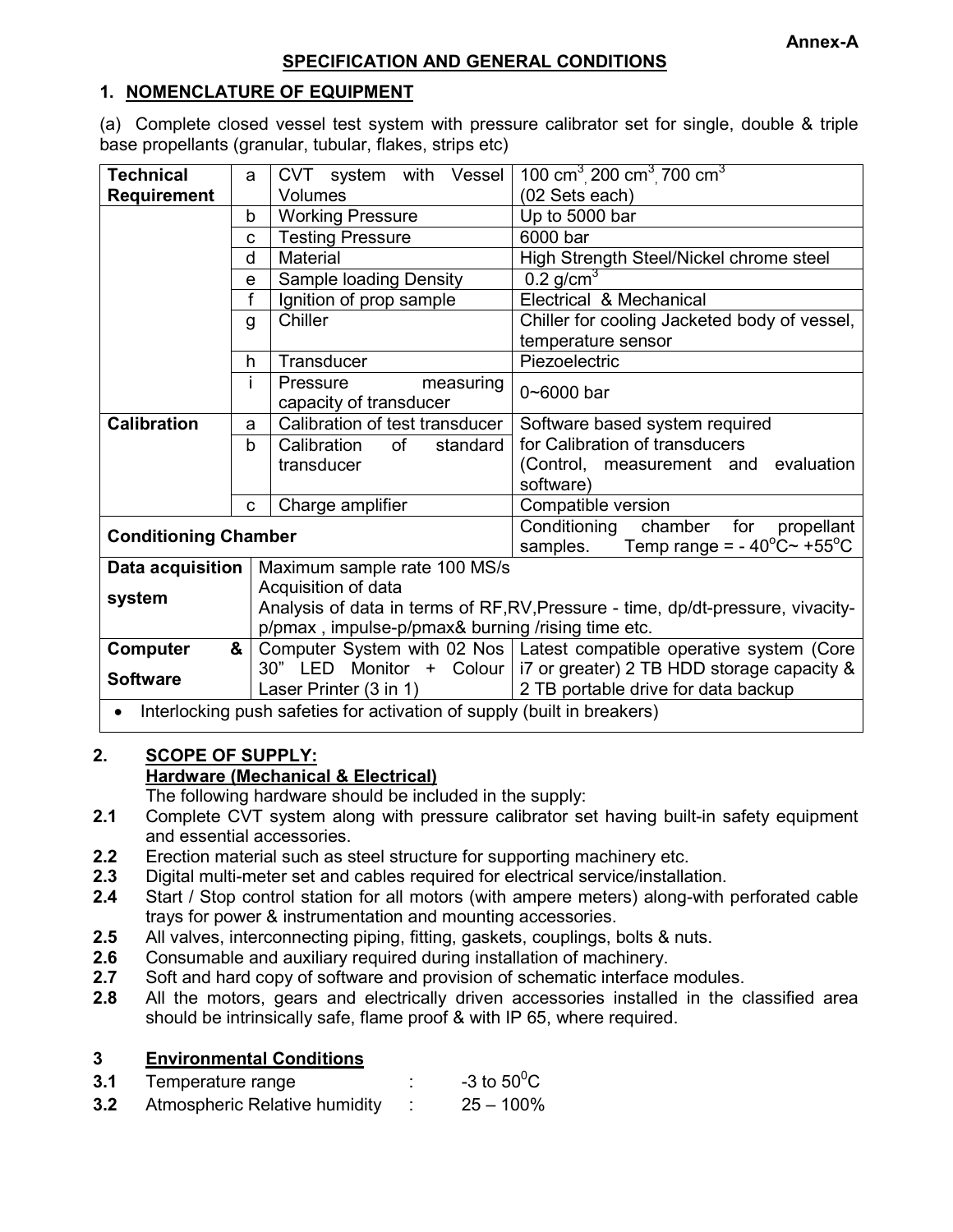## **4 Available Utilities**

Following utilities are available:

- **4.1** Electricity 380 400 volts, 50 Hz, three phase
- **4.2** Electricity 220 230 volts, 50 Hz, single phase
- **4.3** Raw Water at 3 bar
- **4.4** Steam at 6 bar pressure

# **5 Training and PSI at Firms Premises**

## **5.1 Scope of Training:**

The supplier will train a team of 02 officers / officials of buyer on the same facility for a period of 02 weeks. The supplier will give all necessary training including operation, sample testing, test simulation, electrical / instrument maintenance of plant. Air Tickets, Boarding, Lodging and Inland Travelling expenses will be borne by supplier.

## **5.2 Scope of PSI**:

- **5.2.1** The PSI/Training team comprising of 02 officers/officials will perform Pre Shipment Inspection of the plant and machine for a period of 02 weeks. The team will inspect the complete CV Testing System in respect of material of construction, spares& electrical / instrument items. The team will also check the designs, specifications, test certificates along with results on test bench. Original invoices for integrated equipment of the OEM will also be verified.
- **5.2.2** Shipment of store shall be undertaken after acceptance / authorization by PSI team.

# **5.3 Training (on site)**

During the stay of seller engineers at our works they will be required to train the concerned officers/officials of the purchaser on supplied equipment. Air Tickets, Boarding & Lodging expenses of the sellers engineers/experts will be borne by supplier. However local transport will be arranged by the purchaser.

# **6 DOCUMENTATION**

The supplier will provide relative technical data (4 copies each in English language) including the following:

- **6.1** Detailed drawings & specifications of the equipment.
- **6.2** Detailed erection drawings and civil structure designs along with foundation load.
- **6.3** Specifications of materials not included in the supplies but necessary for integration of the offered system.
- **6.4** Detailed maintenance, calibration and services manuals.
- **6.5** Safety and labour protection instructions.
- **6.6** Comprehensive operating manuals of CVT system and pressure devices.
- **6.7** Schematic diagram of electric control circuits.
- **6.8** Software package and program.
- **6.9** P & I drawings.
- **6.10** List of similar equipment installed by firm in Pakistan/abroad must be endorsed for reference.
- **6.11** All licensed software must be with life time access along with suitable backup on DVD's / USB (02 copies each)
- **6.12** Calibration certificate of electrical instruments along with detail calibration procedure be provided.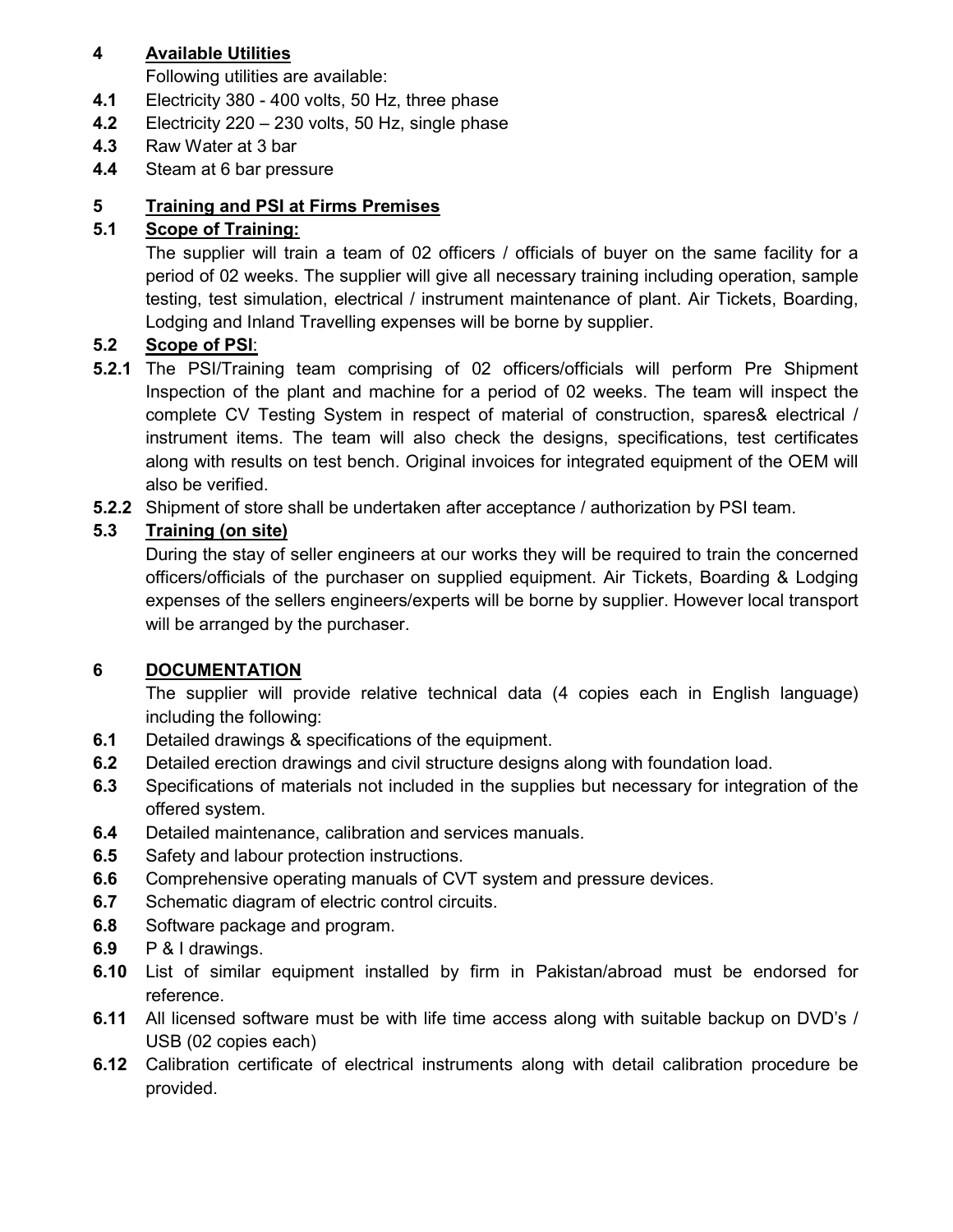# **7 Installation, Commissioning, Trial Run & Final Acceptance Test of Equipment.**

- **7.1** After successful installation of equipment commissioning will be carried out by seller's engineers. Purchaser shall provide the required number of operators & technicians for the installation, commissioning & trial run.
- **7.2** The supplier should indicate the total man-weeks of his engineers / technicians required for the installation, commissioning and trial run of the equipment.
- **7.3** The supplier shall provide time schedule for completion of the installation, commissioning and trial run of the equipment.
- **7.4** The supplier will ensure the standardization of pressure measuring devices (transducers) and DAQ (data acquisition system) before propellant testing with the supplied suitable standardization mechanism.
- **7.5** The supplier will ensure testing of at least 50 x propellant samples through CVT equipment.

## **8 Warranty Guarantee**

- 8.1 The supplier will provide minimum 2-year warranty as per proforma attached Annex "C" against manufacturing defect (parts and labor inclusive) after successful testing and commissioning of the equipment. Supplier shall provide maintenance support after the warranty period for the repair and technical support at least for 2 years on requirement basis.
- 8.2 The supplier shall render Warranty / Guarantee certificate in duplicate to the Purchaser as soon as stores have been dispatched/delivered. This Warranty / Guarantee shall be binding on the Supplier for a period of 24 months reckoning from the date of successful installation, commissioning and trial run.
- 8.3 In case the stores on checking / test after receipt at Consignee's warehouse are found not conforming strictly to the relevant specification and other particulars are found damaged during transit, the Supplier shall Immediately replace the rejected/damaged stores with acceptable stores, free of cost, and without any obligation to the Purchaser. Rejected / damaged stores shall be disposed off by the Supplier under his own arrangements.
- 8.4 The supplier shall warrant the good quality of all equipment supplied against all defects or failures due to faulty design, material, or workmanship.
- 8.5 The supplier shall also provide Guarantee for meeting the requisite qualitative parameters of the test samples. In case of any deficiency found during testing all related expenditure incurred during the erection / commission and trail run will be borne by the supplier.
- 8.6 The supplier shall guarantee the supply of spares for a period of 15 years from the date of delivery on as and when required basis after commissioning of the equipment.

# **9. COUNTRY OF ORIGIN**

Europe, UK, Japan, China, South Korea, Turkey, Russia. Singapore. Indonesia, Thailand

## **NOTE:**

POF shall deal with the supplier directly without involvement of any agents. The purchaser shall pay no agency commission.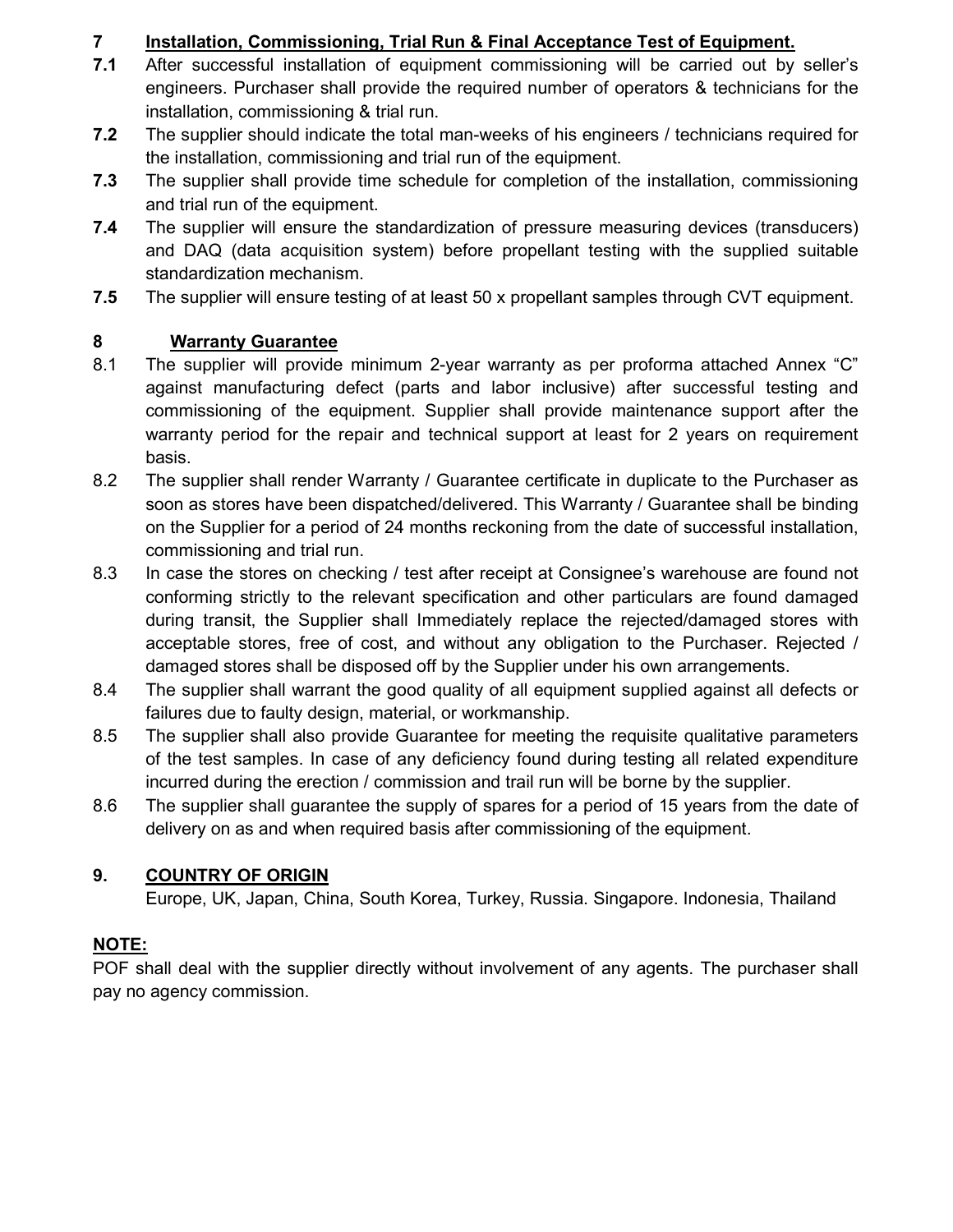#### **SUPPLIER'S CAPABILITY**

|         | <b>NAME OF THE FIRM:</b><br><u> 2000 - Jan James James James James James James James James James James James James James James James James Ja</u>                                                                                                                                     |  |  |  |  |  |
|---------|---------------------------------------------------------------------------------------------------------------------------------------------------------------------------------------------------------------------------------------------------------------------------------------|--|--|--|--|--|
|         | <b>ADDRESS:</b><br><u> 1989 - Johann John Stoff, deutscher Stoffen und der Stoffen und der Stoffen und der Stoffen und der Stoffen u</u>                                                                                                                                              |  |  |  |  |  |
| 1.1     | <u> 1989 - Johann John Stone, market fan de Fryske keamste fan de Fryske keamste fan de Fryske keamste fan de Fry</u><br>TELE:NO:                                                                                                                                                     |  |  |  |  |  |
| 1.2     |                                                                                                                                                                                                                                                                                       |  |  |  |  |  |
| 1.3     |                                                                                                                                                                                                                                                                                       |  |  |  |  |  |
|         | WHETHER PUBLIC LTD, PRIVATE LTD, PARTNERSHIP<br>OR SOLE PROPRIETORSHIP:<br>$\begin{aligned} \mathcal{L}_{\text{max}}(\mathcal{L}_{\text{max}},\mathcal{L}_{\text{max}}) = \mathcal{L}_{\text{max}}(\mathcal{L}_{\text{max}},\mathcal{L}_{\text{max}}) \end{aligned} \label{eq:log-1}$ |  |  |  |  |  |
|         | <b>ESTABLISHED SINCE:</b><br><u> 2000 - 2000 - 2000 - 2000 - 2000 - 2000 - 2000 - 2000 - 2000 - 2000 - 2000 - 2000 - 2000 - 2000 - 2000 - 200</u>                                                                                                                                     |  |  |  |  |  |
|         | CAPACITY: (Manufacturer / Stockist/Agent to foreign Firm):                                                                                                                                                                                                                            |  |  |  |  |  |
|         | IF MANUFACTURER, PROVIDE FOLLOWING DETAILS:                                                                                                                                                                                                                                           |  |  |  |  |  |
|         | 5.1- RANGE OF PODUCTS MANUFACTURED:                                                                                                                                                                                                                                                   |  |  |  |  |  |
| $5.2 -$ | DETAIL OF PLANTS, MACHINERY AND MAJOR EQUIPMENTS:<br>(Attach separate sheet if required):                                                                                                                                                                                             |  |  |  |  |  |
|         | INSPECTION/QUALITY ASSURANCE FACILITIES:                                                                                                                                                                                                                                              |  |  |  |  |  |
|         | ISO-9000 CERTIFIED IF SO ATTACH NECESSARY DOCUMENTS                                                                                                                                                                                                                                   |  |  |  |  |  |
|         | IF STOCKIST, PROVIDE FOLLOWING:-                                                                                                                                                                                                                                                      |  |  |  |  |  |
|         |                                                                                                                                                                                                                                                                                       |  |  |  |  |  |
|         | 8.2- APPROX. STOCK VALUE                                                                                                                                                                                                                                                              |  |  |  |  |  |
|         |                                                                                                                                                                                                                                                                                       |  |  |  |  |  |
|         | ORGANISATIONAL DETAILS.                                                                                                                                                                                                                                                               |  |  |  |  |  |
|         | WHETHER THE FIRM IS REGISTERED WITH THE FOLLOWING DEPTTS.                                                                                                                                                                                                                             |  |  |  |  |  |
|         | (Give registration No., Date and attach copies of the necessary documents).                                                                                                                                                                                                           |  |  |  |  |  |
| 9.1     | DP/ARMY OR ANY GOVT./SEMI GOVT. DEPTT:                                                                                                                                                                                                                                                |  |  |  |  |  |
|         |                                                                                                                                                                                                                                                                                       |  |  |  |  |  |
| $9.3 -$ | <b>SALES TAX DEPTT:</b><br><u> 1989 - Jan Stein Stein, fransk politiker (d. 1989)</u>                                                                                                                                                                                                 |  |  |  |  |  |
| $9.4 -$ | <b>INCOME TAX DEPTT:</b><br><u> 2000 - Jan Barbara, martxar al III al III a shekarar 1980 - Ann an t-Ann an t-Ann an t-Ann an t-Ann an t-Ann a</u>                                                                                                                                    |  |  |  |  |  |
|         | FINANCIAL STATUS:                                                                                                                                                                                                                                                                     |  |  |  |  |  |

(Bank certificate to be attached)

Signature\_\_\_\_\_\_\_\_\_\_\_\_\_\_\_\_\_\_\_\_\_\_\_\_

Name: \_\_\_\_\_\_\_\_\_\_\_\_\_\_\_\_\_\_\_\_\_\_\_\_

Position: \_\_\_\_\_\_\_\_\_\_\_\_\_\_\_\_\_\_\_\_\_\_\_\_

Stamp: \_\_\_\_\_\_\_\_\_\_\_\_\_\_\_\_\_\_\_\_\_\_\_\_